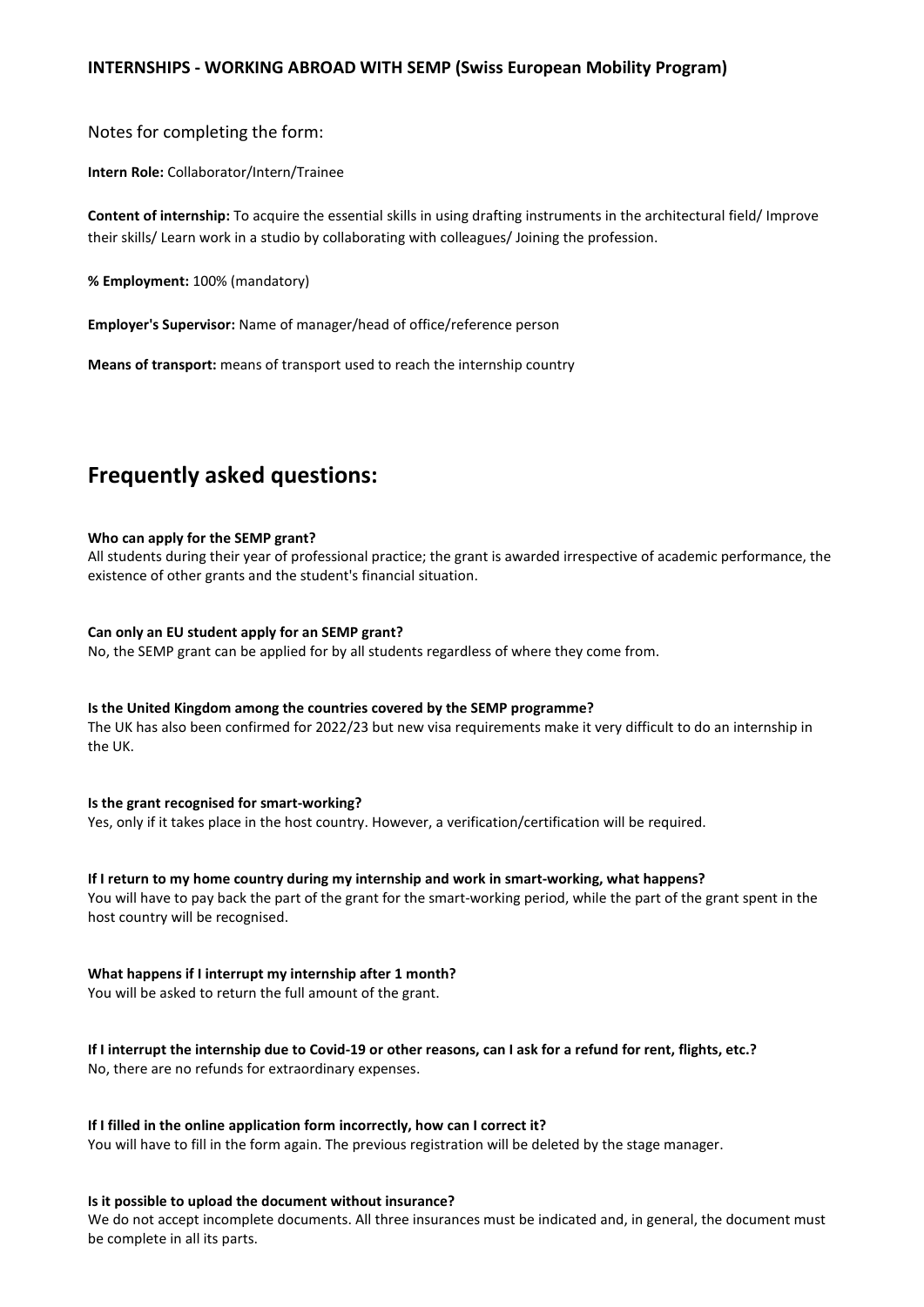# **Is it possible to change studies and apply for a new SEMP grant?**

No, the grant is only awarded once. If the student changes studies he/she will have to return the part of the grant that was not used.

# **If I change my place of study, for example from Barcelona to Paris, will my SEMP grant be confirmed?**

Yes, it is only possible to change studies and keep the grant if you move to a branch of the same study centre.

# **Can I use my parent's bank details?**

Yes, but the online enrolment form must be completed with the bank details of the parent.

# **Is any type of bank recognised?**

No, N26 banks, PostePay, prepaid cards, etc. are not recognised. Always check that your bank can receive transfers in Swiss francs.

# **What do I have to do if I extend my internship in the same office?**

You don't need to do anything, just change the dates of your internship on the SV (Segreteria Virtuale) and inform the person in charge by e-mail. I remind you that it is not possible to receive additional monthly payments.

# **Do I need to have a bank in Switzerland?**

No, the grant can also be credited to a foreign account as long as I receive transfers in Swiss francs.

# **How and where can I take out an insurance policy?**

You can take out an insurance policy in your country of residence or directly in the country where you are doing your training. All you need to do is go to any insurance agency of your choice.

# **What if the studio does not have accident and liability insurance?**

The student must take out private insurance.

# **Are there any criteria to be respected when taking out insurance?**

These criteria (e.g. maximum coverage, deductibles, etc.) are at the total discretion of the student who takes out the policy according to his or her own needs.

# **Where can I find the documents for the SEMP Placement grant?**

They can be found in the SV (Segreteria Virtuale) by following the "placement process" provided.

# **Is it possible to scan documents with a Smartphone?**

Yes, as long as they are legible, not folded and are A4 size in PDF format with a white background.

# **Is it possible to fill in the documents by hand?**

Yes, but in legible block letters.

# **How do I return the grant if I interrupt my internship?**

By contacting placement.me@usi.ch you will be informed of the account number to which the transfer should be made.

# **How long does it take to transfer 80% of the grant?**

Approximately one month after the beginning of the internship.